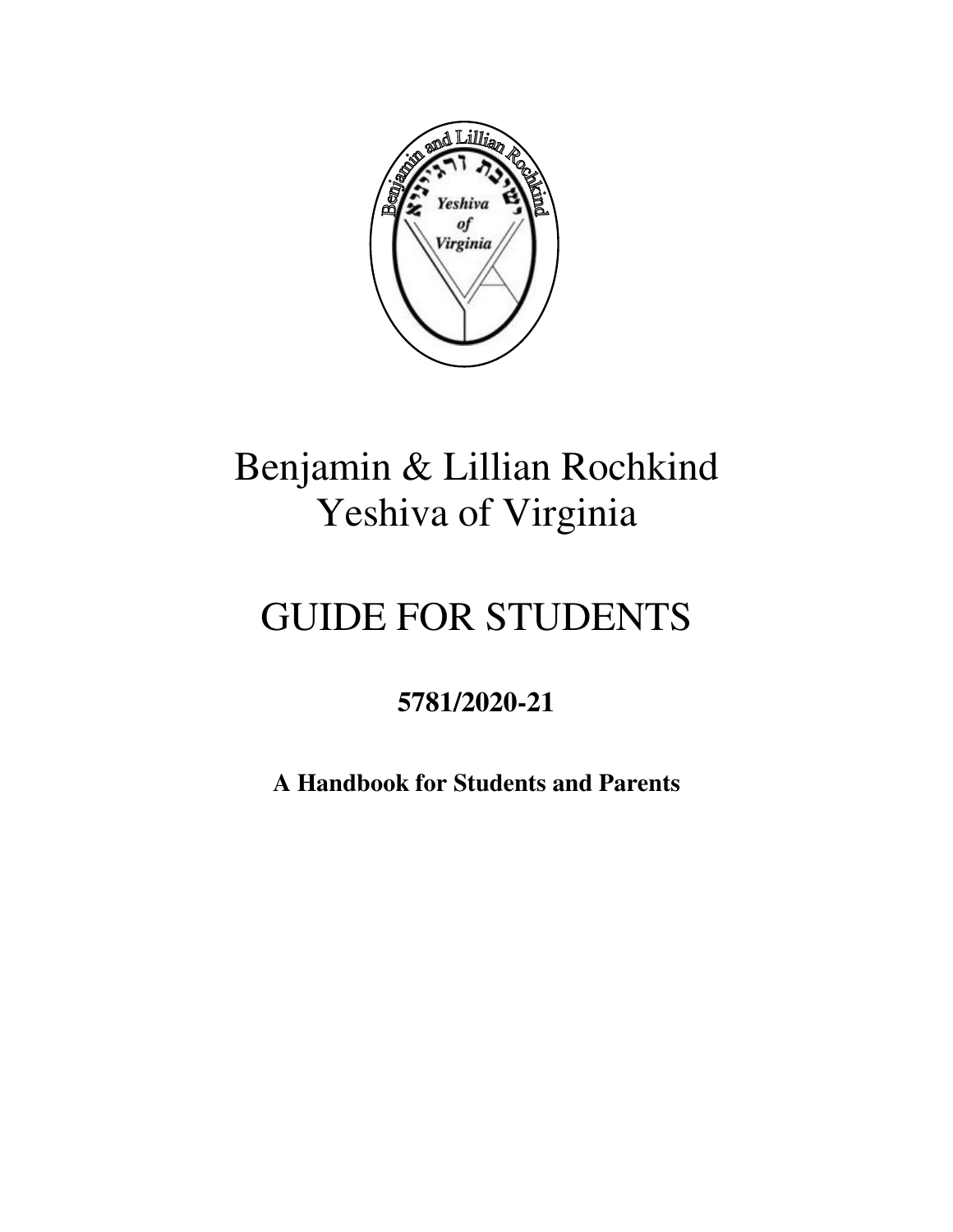# **TABLE OF CONTENTS**

#### SECTION I: GENERAL

#### SECTION II: FOR OUT-OF-TOWN STUDENTS

#### SECTION III: FORMS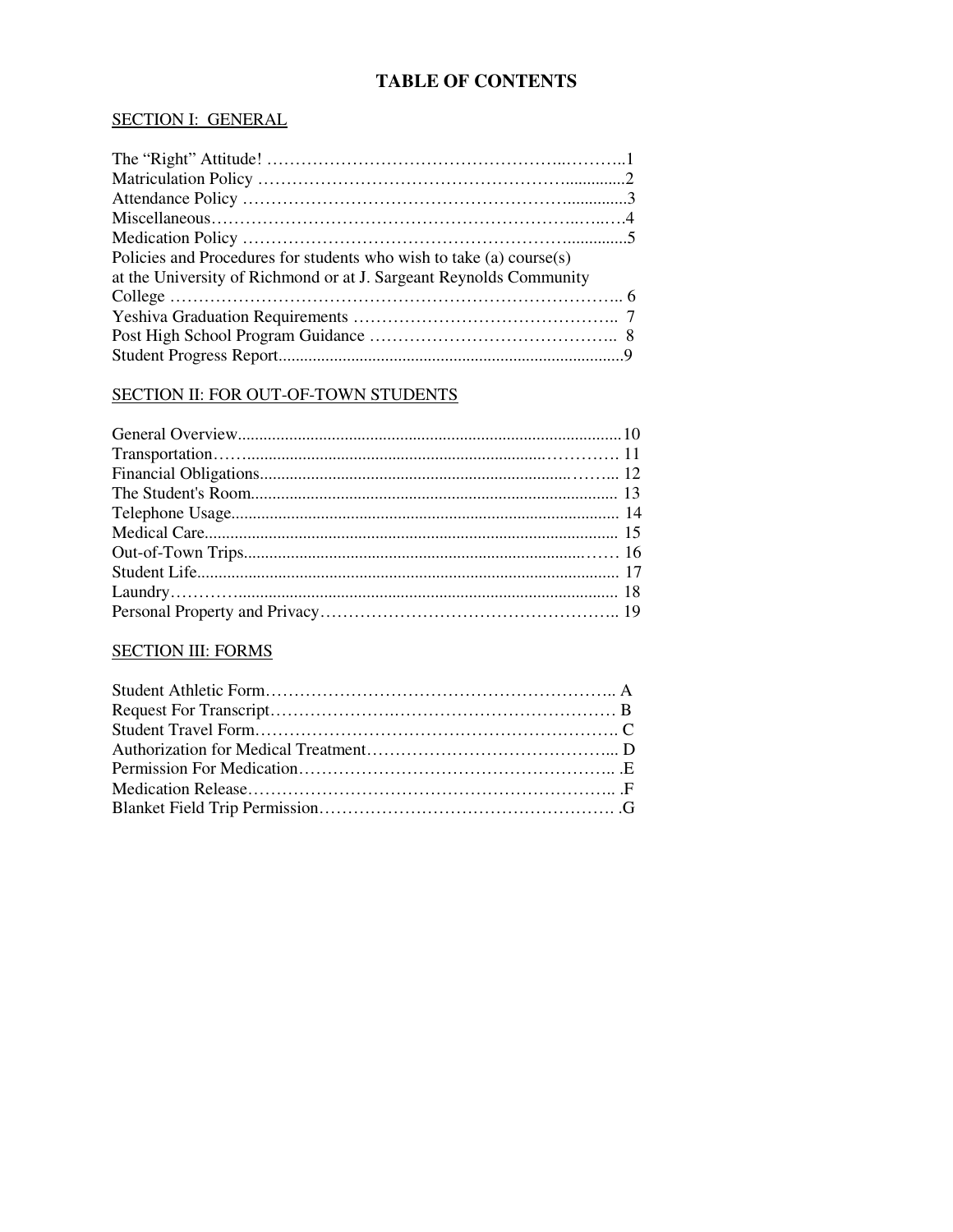# SECTION I: GENERAL GUIDE

# **1) The "Right" Attitude!**

The following policies and procedures do not include every issue nor every conceivable scenario. In fact, there are many issues that were deliberately left out of this handbook. Ideally, our handbook would be empty except to say that; "In accordance with the philosophy of the school and our belief in the importance of true personal growth, each student should seek to improve himself through understanding and embracing the *Hashkafa* of our *Mesorah*." An attitude such as this will leave a handbook with detailed rules, regulations, policies and procedures obsolete.

# **2) Matriculation Policy**

A student who wishes to join The Yeshiva after the first day of his  $9<sup>th</sup>$  grade year will be accepted as a non-matriculated student. This means that enrollment is provisional and grades and credits will be awarded pending matriculation. Prior to that acceptance, the student must go through the interview process which will take place over a period of no less than two weeks. TO MATRICULATE: After the completion of one (1) grading period the student must not have failed any subject and hold at least a 75% grade point average. He will be given an attitude rating from each teacher of 3=good, 2=fair, and 1=poor. The student may not have received more than one rating of poor and must have an overall rating of "2" or better. Students who do not matriculate after two (2) quarters may not be allowed to continue at The Yeshiva.

# **3) Attendance Policy**

Any student not in the classroom when the door closes at the start of class will be considered late unless excused by the teacher. In-town students arriving late or leaving early from school must have their parents notify the school to receive an excused absence.

Any student who "cuts" class (i.e. shows up for class past the midway point or not at all, without just cause as determined by the school) will be suspended from school for a minimum of one day and a maximum of one week, to be determined by the Administration. Students from out-oftown who are suspended will be sent home. The suspension may be noted on the student's transcript and indicated on college/yeshiva applications.

In-town students who do not feel well enough to attend class must go home. Out-of-town students must be seen by a doctor This will be considered an excused absence. A student who misses more than fifty percent (50%) of class time (whether excused or not) in any one subject will receive an incomplete on his report card and will not receive credit for that quarter in that subject. Students who miss between ten (10%) and fifty (50%) percent may have their grades affected at the discretion of the teacher. Students who do not feel well enough to attend class may not participate in any school activities that day. Dormitory students must remain in the building until the next day.

# **4) Miscellaneous**

Students must wear collared and buttoned shirts, slacks (no cargo pants, jeans, sweat pants, etc.), socks and shoes to school/class/davening. Sneakers must be all black including the soles. Twotoned or multi-colored shoes are not acceptable. A suit or sports jacket is required for davening. Hats are encouraged.

No food (except water) is allowed outside the gym/cafeteria (except shabbos seudah).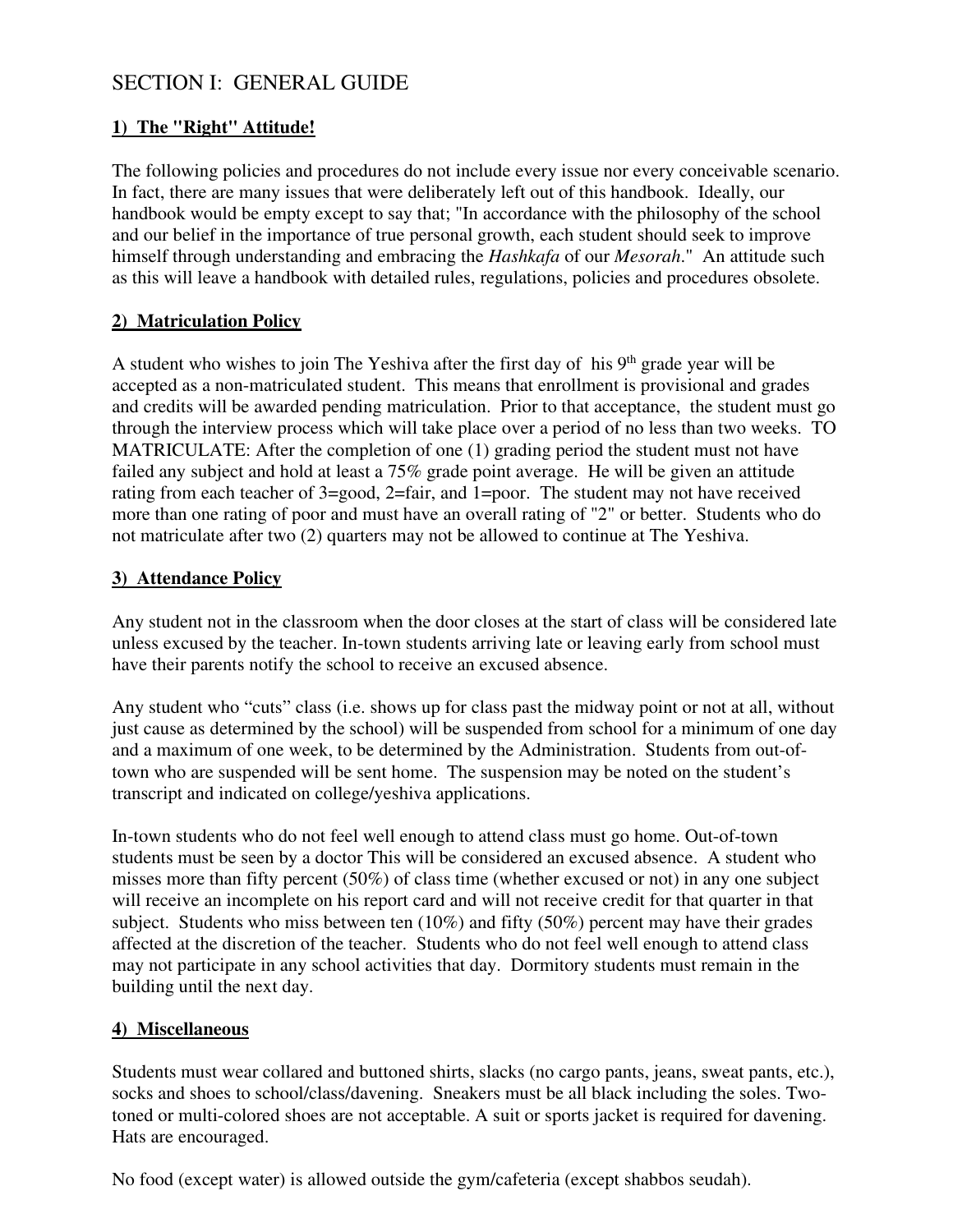Laptops brought into the Yeshiva may only be used in the classrooms or bais medrash, and for education purposes only when approved by the teacher. Cell phones may not be on during school hours in the school building; they may not be used inappropriately as defined by the administration; they may not be used for internet use. "Smart" phones, pre-paid phones, ipads, ipods, tablets or any other device (incuding video games) with internet or wifi capability are not permitted. No other media device is permitted to be brought into the Yeshiva without authorization from the administration. Any violation of any of these guidelines will result in the immediate and permanent confiscation of the item.

Students may leave the building during breaks in the school day (i.e. lunch) as long as a supervisor is notified, and the student signs out. Parents who do not wish their child leave the premises during the school day should notify the school administration in writing. Students who drive to and from school may not drive during the school day unless prior arrangements are made with the administration and parents.

Students are required to participate in daily and weekly chores. The dormitory supervisor will determine the schedule of responsibilities.

Students are required to respect and conform to any request of any adult representing the school.

# **5) Medication Policy**

Every student (day and boarding) taking any medication during school must deliver it to the dormitory counselor or the office.

This medication may be taken only when:

- discussed with and supervised by the administration
- a Medication Release Form and a Permission for Medication Form are completed and on file in the school office

With written parental permission, students may carry over-the-counter medications, to be taken at school only when approved by the administration and only in its original container or bottle.

Please Note: The school has some over-the-counter medications available for student use for pain/discomfort, fever, cough, congestion, skin rashes, cuts/abrasions, etc. See parent Authorization for Medical Treatment form.

# **6) Policies and Procedures for students who wish to "opt out" of a course, take (a) course(s) at the University of Richmond, J. Sargeant Reynolds Community College or other college credit programs.**

A student may, with the permission of the administration, "opt out" of a given course to take another class or an internship approved by the administration. To qualify for a University of Richmond program a cumulative Grade Point Average of a A- or higher must be earned in the quarter prior to enrollment. Additionally, all of the student's teachers from the prior quarter will rank the attitude of the student;  $good - (3)$ ,  $fair - (2)$ , and  $poor - (1)$ . Students who receive more than one "poor" or whose average attitude rating is less than 2.5 will not be eligible for the program.

Once eligible for the program, students who wish to "opt" out of a Yeshiva course in favor of a University of Richmond course, must receive permission from the Yeshiva instructor.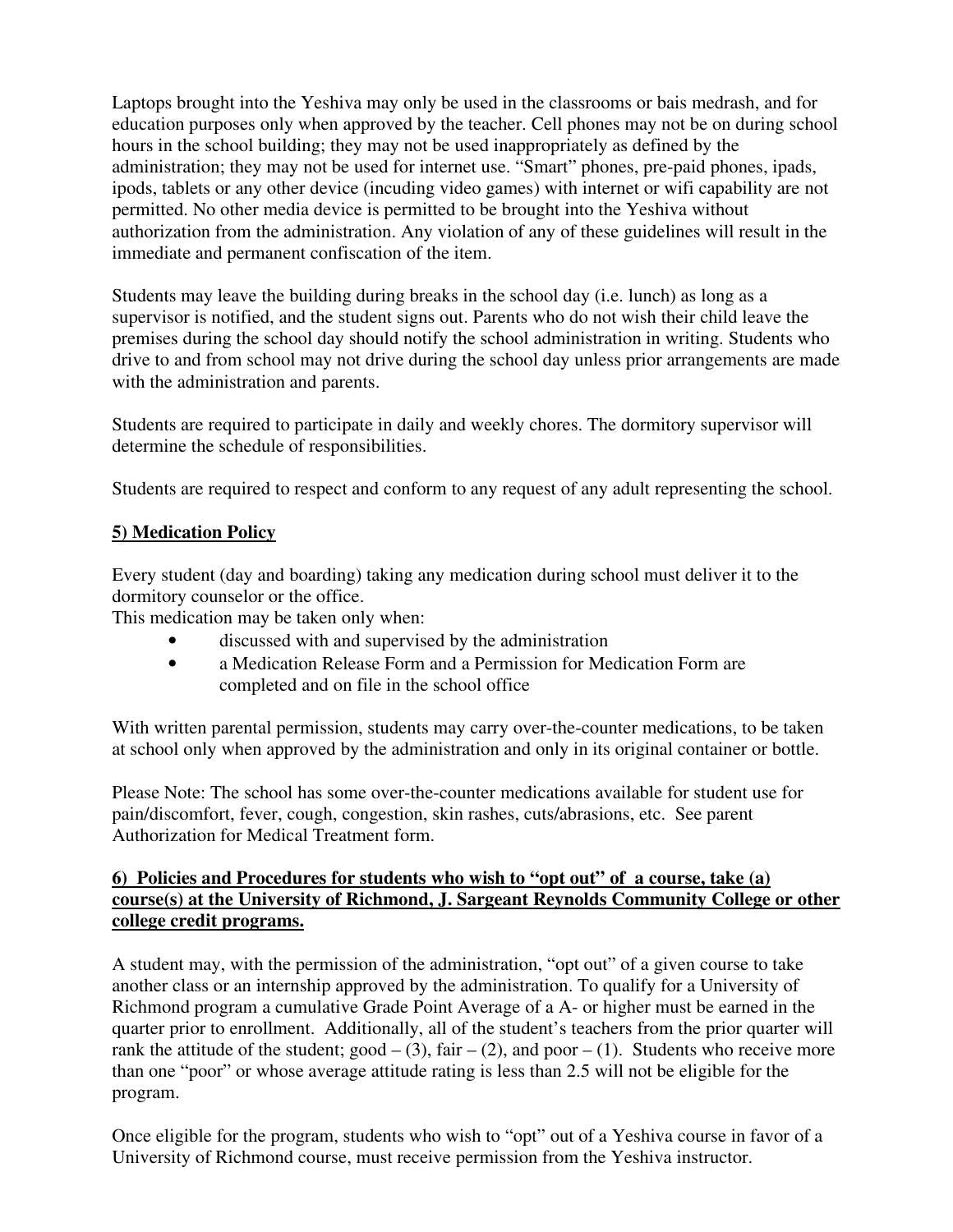There are situations where a student may wish to enroll in a course at J. Sargeant Reynolds Community College. Here too, if the student wishes to "opt" out of a Yeshiva course in favor of one being offered at J. Sargeant Reynolds Community College, the Yeshiva instructor must approve the plan. (Since J. Sargeant Reynolds Community College has minimal admission requirements and many of the courses offered are remedial in nature and/or are on a lower level than the course being offered at the Yeshiva, no minimum Grade Point Average is required and it is not restricted to seniors.)

Students may, of course, enroll in J. Sargeant Reynolds Community College or if eligible, take courses at the University of Richmond without "opting" out of Yeshiva courses.

Other courses for college credit may be offered to qualified students.

# **7. Yeshiva of Virginia Graduation Requirements**

To receive a high school diploma, students must meet the requirements for either an advanced, standard or a modified diploma. The diploma options are designed so that students will have the ability to pursue education after high school either in Jewish or general studies or to enter the workforce.

# **Standard and Advanced Diplomas**

Students must earn 32 credits from the standard course offerings below for an advanced diploma and 23 credits for a standard diploma.

| Discipline Area                                                                                                                                                  |                                        | <b>Advanced Diploma</b><br><b>Credits Required</b>                                                                                                       | <b>Standard Diploma</b><br><b>Credits Required</b>               |  |
|------------------------------------------------------------------------------------------------------------------------------------------------------------------|----------------------------------------|----------------------------------------------------------------------------------------------------------------------------------------------------------|------------------------------------------------------------------|--|
| English: 9, 10, 11, 12                                                                                                                                           |                                        | 4 credits                                                                                                                                                | 4 credits                                                        |  |
| Math:<br>Algebra<br>Geometry<br>Algebra II<br>Pre-Calculus/Calculus                                                                                              |                                        | 5 Credits – At least 2<br>from each section<br>(Math & {lab} Science).<br>4 credits<br>The 5 <sup>th</sup> course may<br>include approved<br>alternative |                                                                  |  |
| Science:<br>Biology (lab)<br>Chemistry (lab)<br>Physics (lab)<br><b>Earth Science</b><br>Anatomy                                                                 |                                        | 4 credits<br>(Must include Biology,<br>Chemistry and Physics)                                                                                            | courses (e.g. Earth<br>Science, Anatomy,<br>Business Math, etc.) |  |
| <b>History and Social Studies:</b><br>United States History I<br>United States History II<br>World Geography<br>World History I<br>World History II<br>Economics | <b>United States Government</b>        | 4 credits                                                                                                                                                | 3 credits                                                        |  |
|                                                                                                                                                                  | Talmud (Includes Bkiyus<br>and Mishna) | 12 credits                                                                                                                                               | 8 credits                                                        |  |
| <b>Jewish Studies</b>                                                                                                                                            | Halacha                                | 3 credits                                                                                                                                                | 2 credits                                                        |  |
|                                                                                                                                                                  | Tanach                                 | 1 credits                                                                                                                                                | 1 credits                                                        |  |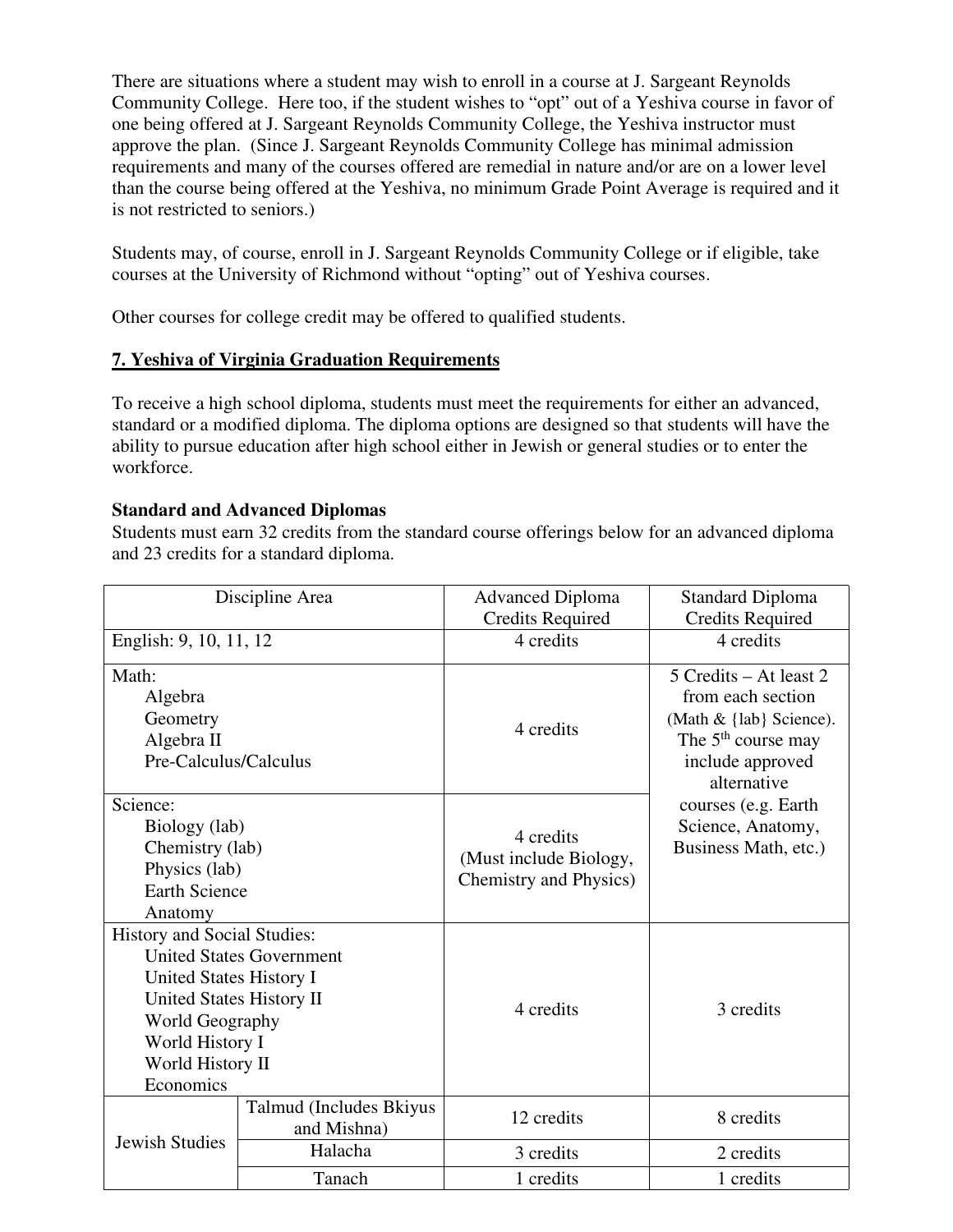# **Modified Diploma**

Those students unable to complete the requirements on a standard level will be evaluated and placed in a modified program to replace standard level courses. With the approval of the administration, a teacher will develop a modified program specific for the needs of that student. At any point, a student will be allowed to pursue the Standard Diploma and will not be excluded from the courses and tests required to earn a Standard Diploma.

Please note: The information above addresses graduation requirements. It does not identify course/schedule requirements. The Yeshiva of Virginia requires that all enrolled students be required to participate in a full course schedule even when graduation requirements have been fully met.

# **8. Post High School Program Guidance**

There are several components of the Post High School Guidance Program

- 1. PSAT and SAT
- 2. College and Yeshiva application
- 3. Essay
- 4. Financial Aid
- 5. Personal guidance

SAT and Post High School Program applications are the responsibility of the parents and students. The school will assist students and parents with information and support. All high school students and their parents are given information by Rabbi Klestzick as to PSAT and SAT test dates and are assisted with the registration processes. PSAT exams are held at the yeshiva on the date arranged with the College Board. For SAT exams, (which are held at other locations) Rabbi Klestzick helps arrange for the processing of alternate test date applications (since SAT exams are otherwise on Shabbos) as well as financial fee waivers if applicable.

The English teachers assist students with college essays. The Rabbeim assist with personal guidance for choices of Yeshiva/College. After Chanukah, Rabbi David meets with each student and speaks with his parents to discusses the various options and opportunities. Together, and with the help of various outside resources intimately familiar with the many yeshivas, recommendations are made, interviews are arranged and the process of matching the soon-to-be graduate with the yeshiva is made. Throughout, Rabbi David is in touch with all the parties, including representatives of the yeshivas.

Rabbi Klestzick assists with the college application process as well as with financial aid information. All members of the faculty stand ready to assist all students and parents with guidance and support as requested by parents and students.

#### **9) Yeshiva Student Progress Report**

The Yeshiva maintains the confidentiality of student records. Students will have copies of their report cards sent to their parents quarterly.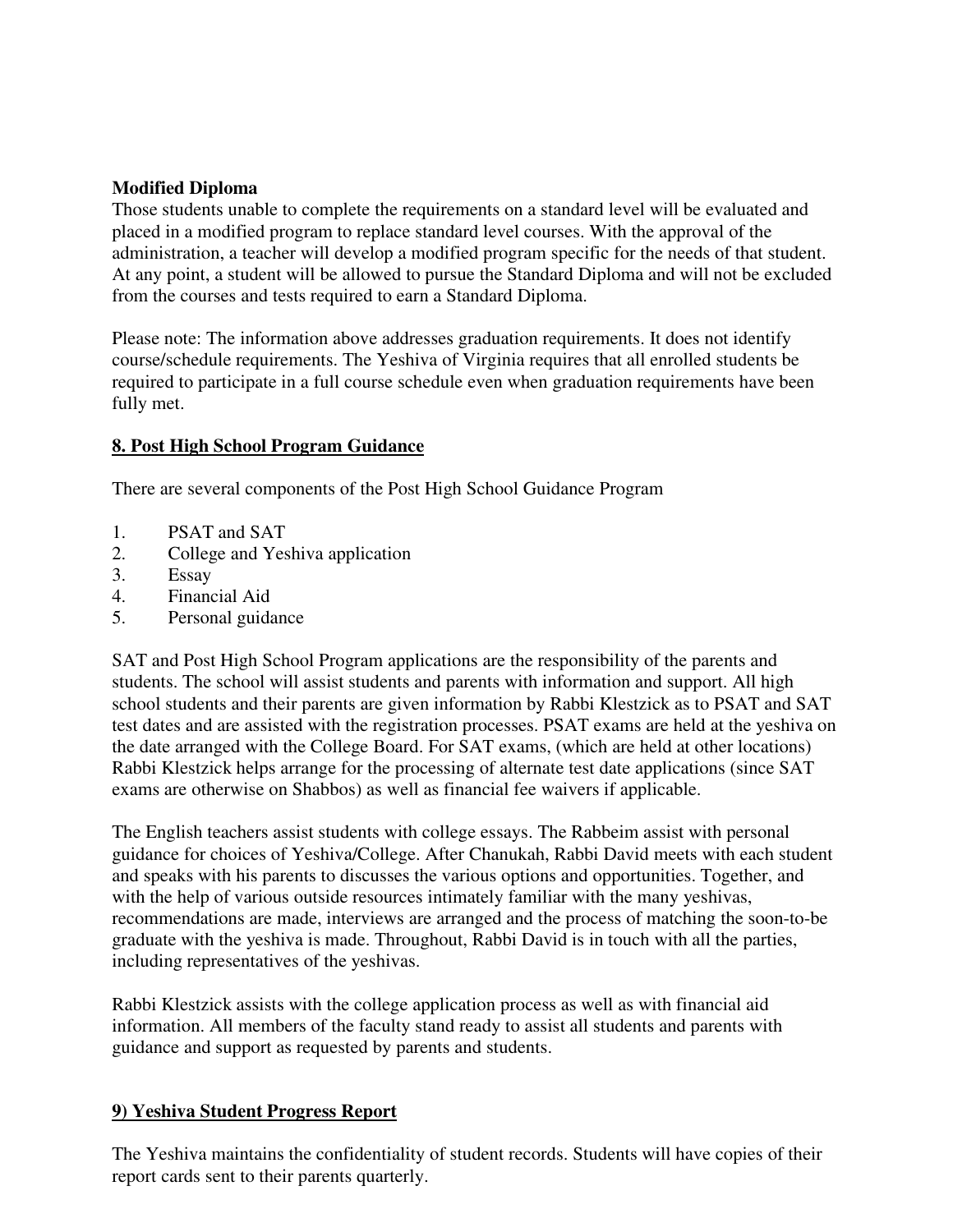# SECTION II: GUIDE FOR OUT-OF-TOWN STUDENTS

#### **10) General Overview**

We hope to provide a warm and caring environment for the boys' educational and social development in accord with the school's mission of teaching its students to incorporate Torah values in all aspects of everyday life.

The relationships among the students, their roommates, and the dormitory supervisors will develop over the year. As each begins to understand the needs and desires of the other, the benefits of the living experience will begin to blossom. In this spirit, these rules of conduct have been developed to 1) provide a basis for starting the relationship and 2) to address everyday issues and concerns which, if not anticipated in advance, could lead to future misunderstandings. Of course, each student's situation will be unique, and some issues will have to be dealt with on an individual basis. It is our hope that with the help of these guidelines the boys will have a very successful year.

The following applies to "out-of-town" students while in Richmond under the care of The Yeshiva.

#### **11) Transportation**

Students should expect to arrange their own transportation to and from airports, train and bus stations, appointments, shopping, etc. However, every attempt will be made by the school to meet the transportation needs of all students. To try and arrange transportation please email the school at least one week in advance.

Students may not sit as a passenger in a vehicle with a driver under the age of 25 without the approval of the Principal nor drive a vehicle unless the student's parents are in Richmond.

#### **12) Financial Obligations**

Financial matters will come up in the daily lives of the students and proper advance planning is therefore necessary. The student and/or his parents are responsible for expenses such as snacks, personal hygiene products, laundry soap, etc. It is recommended, therefore, that parents provide the student with some cash or an ATM card to access a hometown bank account.

#### **13) The Student's Room**

Students are expected to keep their rooms in neat condition, e.g. emptying trash, changing bed sheets, putting away clothes, etc. Students are encouraged to "make themselves at home" by bringing in items to decorate the rooms. In accordance with our commitment to good taste and sensitivity to others, all such items must be approved by the administration and not offensive to roommates.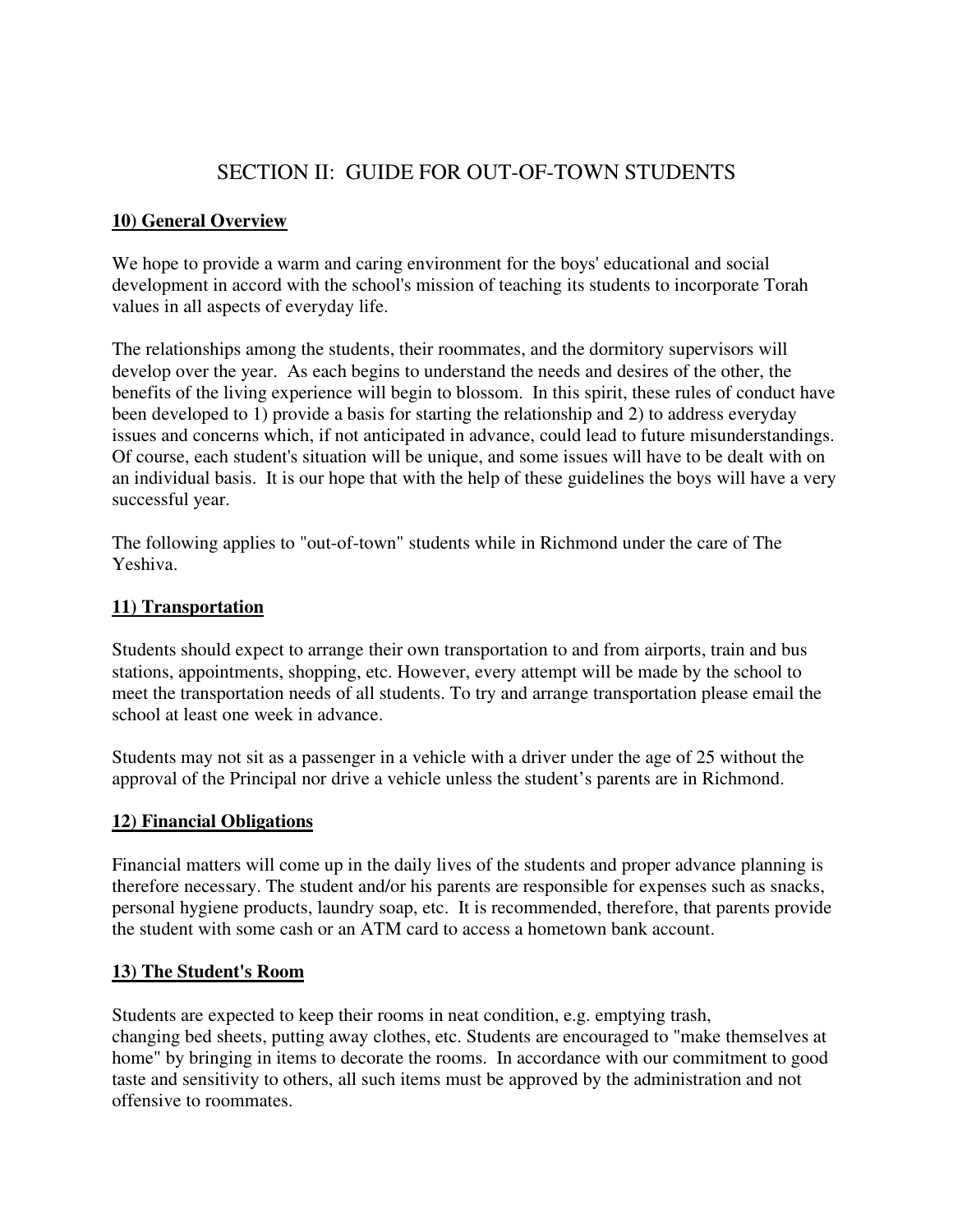# **14) Telephone Usage**

Incoming calls may not be accepted and outgoing calls may not be made after 10:30 p.m. Students may have cell phones with the following guidelines: they may not be on during school hours (including lunch/breaks) in the school building; they may not be used after 10:30 p.m.; they may not be used inappropriately as defined by the administration; they may not be used for internet use and the school administration must have access, if requested, to the phone and the itemized bill. Any violation of any of these guidelines will result in the immediate and permanent loss of all cell phone privileges.

# **15) Medical Care**

While the student's parents bear the general and financial responsibility for all medical care, the school will arrange for urgent/emergency medical treatment while the student is in Richmond. All students must have medical insurance coverage. Parents must provide the school office with a copy of the insurance card or with all relevant insurance information. Prior to the start of school there must be an "Authorization for Medical Treatment" form, signed by the parents, and a medical/physical form, on record in the school office. The school should be notified about pertinent medical information (e.g., allergies, asthma, etc.). It is the responsibility of the student's parents to arrange for ongoing treatment (e.g., orthodontic check-ups, allergy shots, etc.).

# **16) Out of Town Trips**

It is expected that students will return home for the major breaks (see calendar). Weekend and other special purpose trips are permitted, provided they do not interfere with the school schedule. All trips away from school (to home or elsewhere) must be approved by the students' parents, and the administration prior to the purchase of any tickets. Before planning a trip, the student must give ample notification to the school. If a trip home will involve missing class time, a written request by the parents must be submitted and the student must obtain prior approval from the administration (see Form C below).

# **17) Student Life**

The social conduct of the students of The Yeshiva of Virginia should reflect the values of the school in manners of dress, types of entertainment, and general comportment inside and outside of the school environment.

Although the dorm is in what would be considered an extremely safe neighborhood, curfew hours (i.e., the time when students must be back in the dorm) are as follows: Motzai Shabbos through Thursday 10:00 p.m., and Friday at 11:00 p.m. (unless otherwise approved by the administration). It is the student's responsibility to keep the dorm supervisor apprised of his exact whereabouts and of all activities taking place during non-school hours and he must sign out when leaving the premises. Any violation of protocol for leaving the building, including the violation of curfew will result in a one week student grounding.

Lights out at 11:15 p.m. and no talking in the rooms after 11:30 p.m. Students who are late to Shacharis will not be permitted to leave the building (including attending activities such as basketball practice that evening).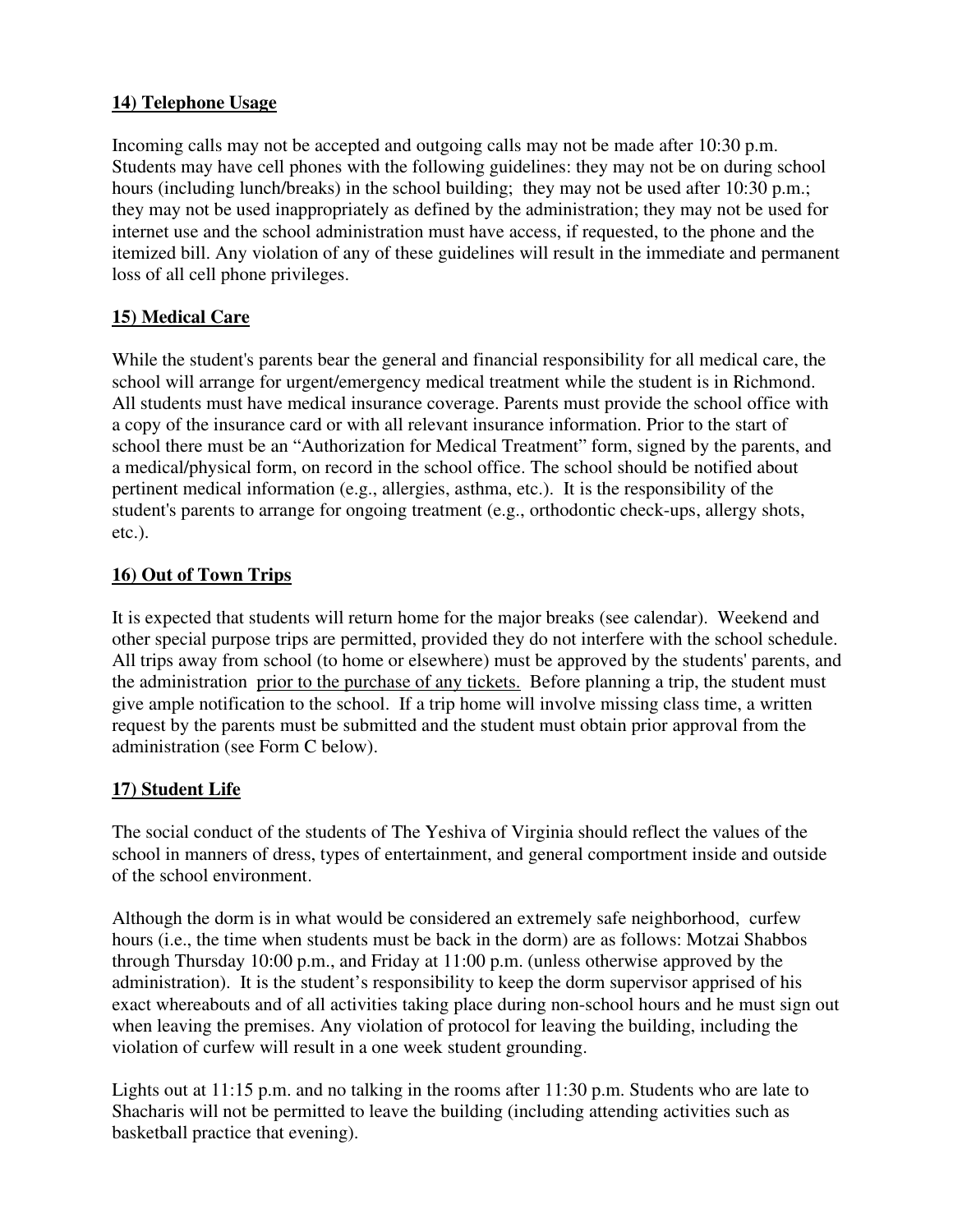# **18) Laundry**

The student will need to bring his own laundry, cleaning, and personal hygiene products. He will also need to bring bedding, sheets, and towels and will be responsible for laundering them regularly. (The dormitory's washer and dryer will be available for student use.)

# **19) Personal Property and Privacy**

The School considers anything brought onto school grounds, (which includes student residence quarters), to be the property of school. The school reserves the right to search and or confiscate any item or property brought onto school grounds. While the school understands that students wish to retain privacy and personal ownership of property, by attending The Yeshiva of Virginia students forgo those rights and submit to the authority of the school in all such matters. This approach helps us create a healthy, nurturing and loving environment conducive to the personal growth of each student.

The administration may amend, adjust or add to the rules, regulations, policies or procedures at any time.

**………………………………………………………………………………………………**

I have read and happily agree to comply fully with all school expectations.

*Student's signature Date*

I have read and I understand the information and support the expectations outlined in this handbook.

\_\_\_\_\_\_\_\_\_\_\_\_\_\_\_\_\_\_\_\_\_\_\_\_\_\_\_\_\_\_\_\_\_\_\_\_\_ \_\_\_\_\_\_\_\_\_\_\_\_\_\_\_\_\_\_\_\_\_\_\_\_

\_\_\_\_\_\_\_\_\_\_\_\_\_\_\_\_\_\_\_\_\_\_\_\_\_\_\_\_\_\_\_\_\_\_\_\_\_ \_\_\_\_\_\_\_\_\_\_\_\_\_\_\_\_\_\_\_\_\_\_\_\_\_ *Parent's signature Date*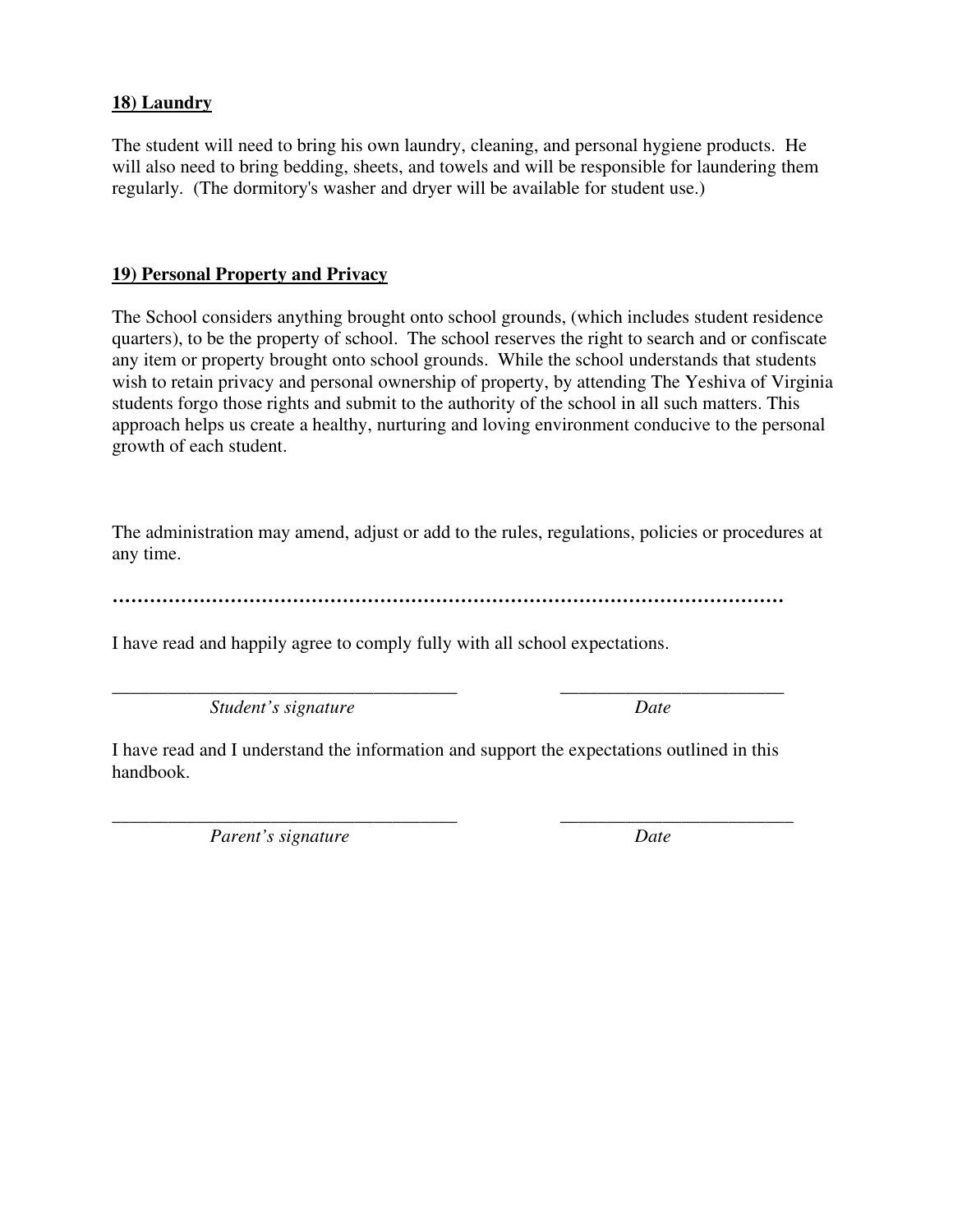

(Form A)

# **Benjamin and Lillian Rochkind Yeshiva of Virginia**

# AUTHORIZATION FOR MEDICAL TREATMENT

To Whom It May Concern,

|                                                  | residing in Richmond under the care of Yeshiva Faculty and attending The Benjamin & Lillian Rochkind                                                                                    |  |  |
|--------------------------------------------------|-----------------------------------------------------------------------------------------------------------------------------------------------------------------------------------------|--|--|
|                                                  | Yeshiva of Virginia, do hereby authorize either the Principal or Representatives of Yeshiva of Virginia to act on                                                                       |  |  |
|                                                  | my behalf in cases of emergency and to be informed of all medical conditions on behalf of the said minor's                                                                              |  |  |
| interest while a student at Yeshiva of Virginia. |                                                                                                                                                                                         |  |  |
|                                                  |                                                                                                                                                                                         |  |  |
|                                                  |                                                                                                                                                                                         |  |  |
|                                                  |                                                                                                                                                                                         |  |  |
|                                                  |                                                                                                                                                                                         |  |  |
|                                                  |                                                                                                                                                                                         |  |  |
|                                                  | (Please check one) $\Box$ IDO OR $\Box$ IDO NOT wish my son to take over-the-counter medications<br>for pain/discomfort, fever, cough, congestion, skin<br>rashes, cuts/abrasions, etc. |  |  |
| HEALTH INSURANCE INFORMATION:                    |                                                                                                                                                                                         |  |  |
|                                                  |                                                                                                                                                                                         |  |  |
|                                                  | Name of Subscriber: Subscriber Date of Birth:                                                                                                                                           |  |  |

Identification #: \_\_\_\_\_\_\_\_\_\_\_\_\_\_\_\_\_\_\_\_\_\_\_\_\_\_\_\_\_\_\_\_\_\_\_\_\_Group #:\_\_\_\_\_\_\_\_\_\_\_\_\_\_\_\_\_\_\_\_\_\_\_\_\_\_\_\_\_\_\_\_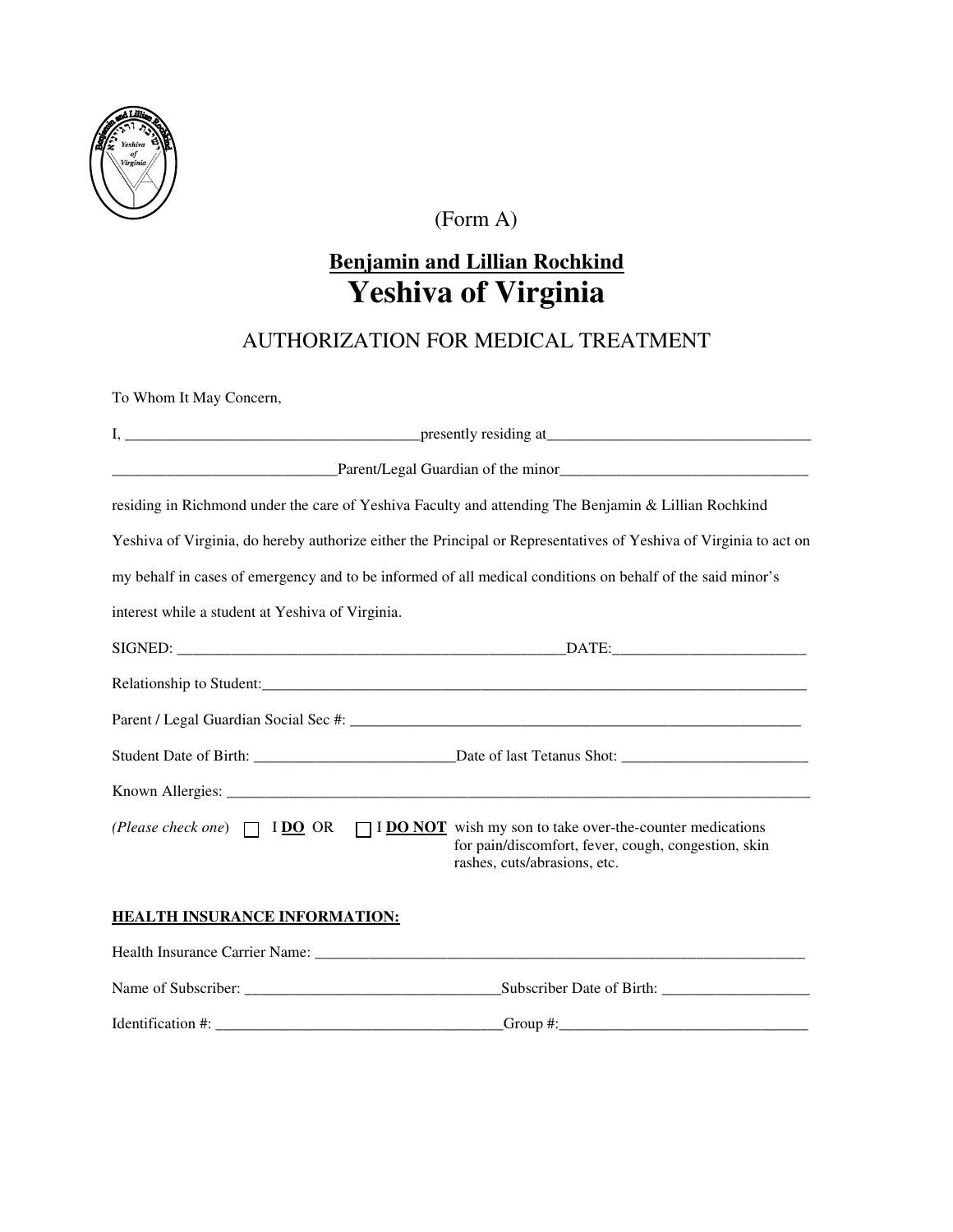

(Form B)

# **Benjamin and Lillian Rochkind Yeshiva of Virginia**

# **REQUEST FOR TRANSCRIPT**

In order to forward or request a transcript or other school records to or from any school of prospective students, we are required to have written permission.

| I hereby give my permission for:      | Name of Former School                                                                                               |                   |
|---------------------------------------|---------------------------------------------------------------------------------------------------------------------|-------------------|
|                                       | <b>Street Address</b>                                                                                               |                   |
|                                       | City, State, Zip                                                                                                    |                   |
| To release all records pertaining to: | <b>Student's Name (PRINT)</b>                                                                                       | <b>Class Year</b> |
| And to forward those records to:      | The Benjamin & Lillian Rochkind<br><b>Yeshiva of Virginia</b><br><b>6801 Patterson Avenue</b><br>Richmond, VA 23226 |                   |

Please forward all official transcripts to include Physical Examination and Immunization records, Grading records, etc.

Parent or Guardian Date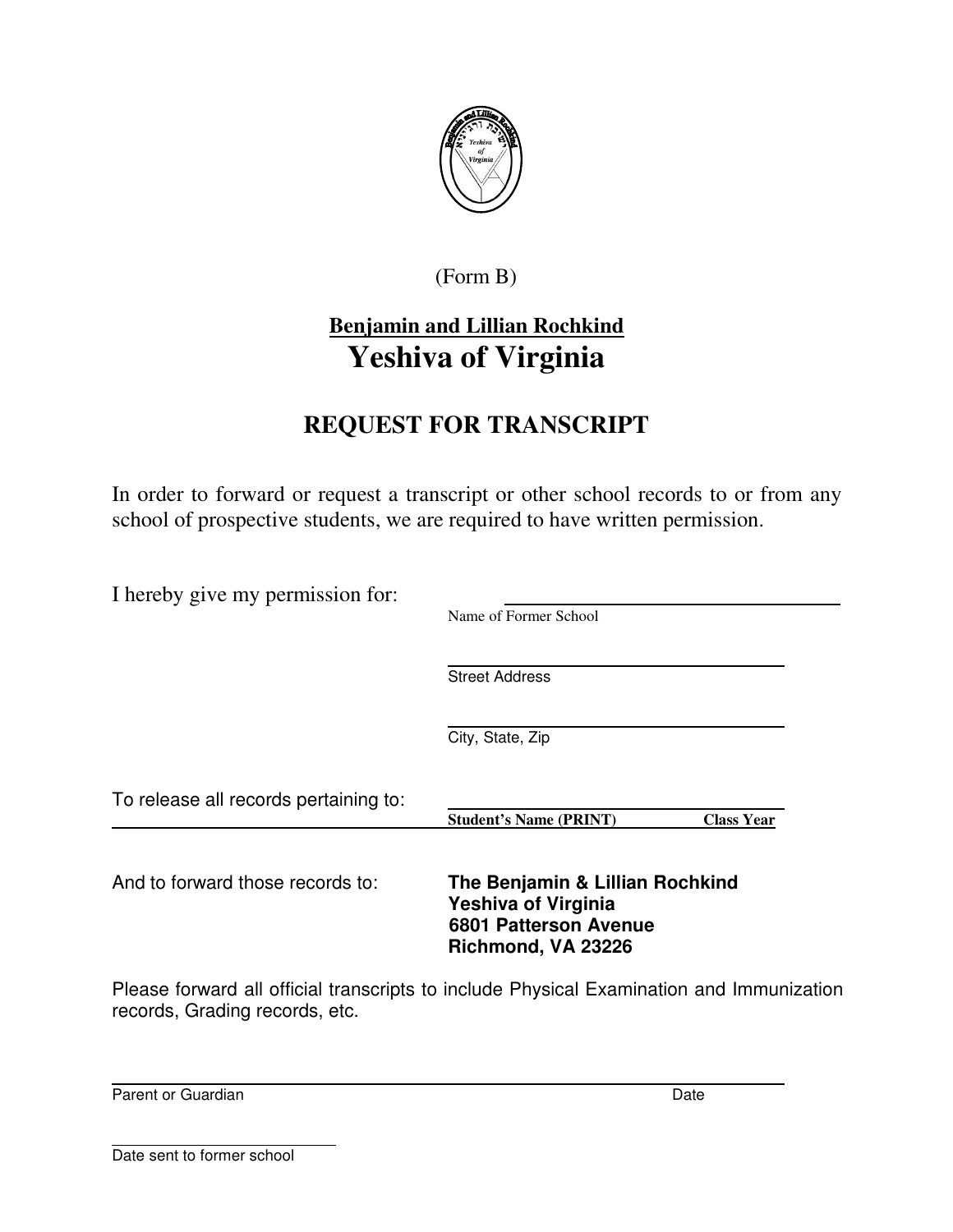(Form C)

# **Benjamin and Lillian Rochkind Yeshiva of Virginia**

#### FIELD TRIP PERMISSION FORM

From time to time the Yeshiva will take the students on a field trip. Please sign the general permission form below. This blanket permission slip will suffice as your permission for all field trips while your child is enrolled.

Please sign the permission form and return it via email or mail to 6801 Patterson Avenue, Richmond, VA 23226.

|                   | give permission for |           |
|-------------------|---------------------|-----------|
| (Parent/Guardian) |                     | (Student) |

\_\_\_\_\_\_\_\_\_\_\_\_\_\_\_\_\_\_\_\_\_\_\_\_\_\_\_\_\_\_\_\_\_\_\_\_\_\_\_\_\_\_\_\_\_\_\_\_\_\_\_\_\_\_\_\_\_\_\_\_\_\_\_\_\_\_\_\_\_\_\_\_

to go on any local field trip during the school year.

 $Signed:$ 

*(Signature of Parent/Guardian) (Date)*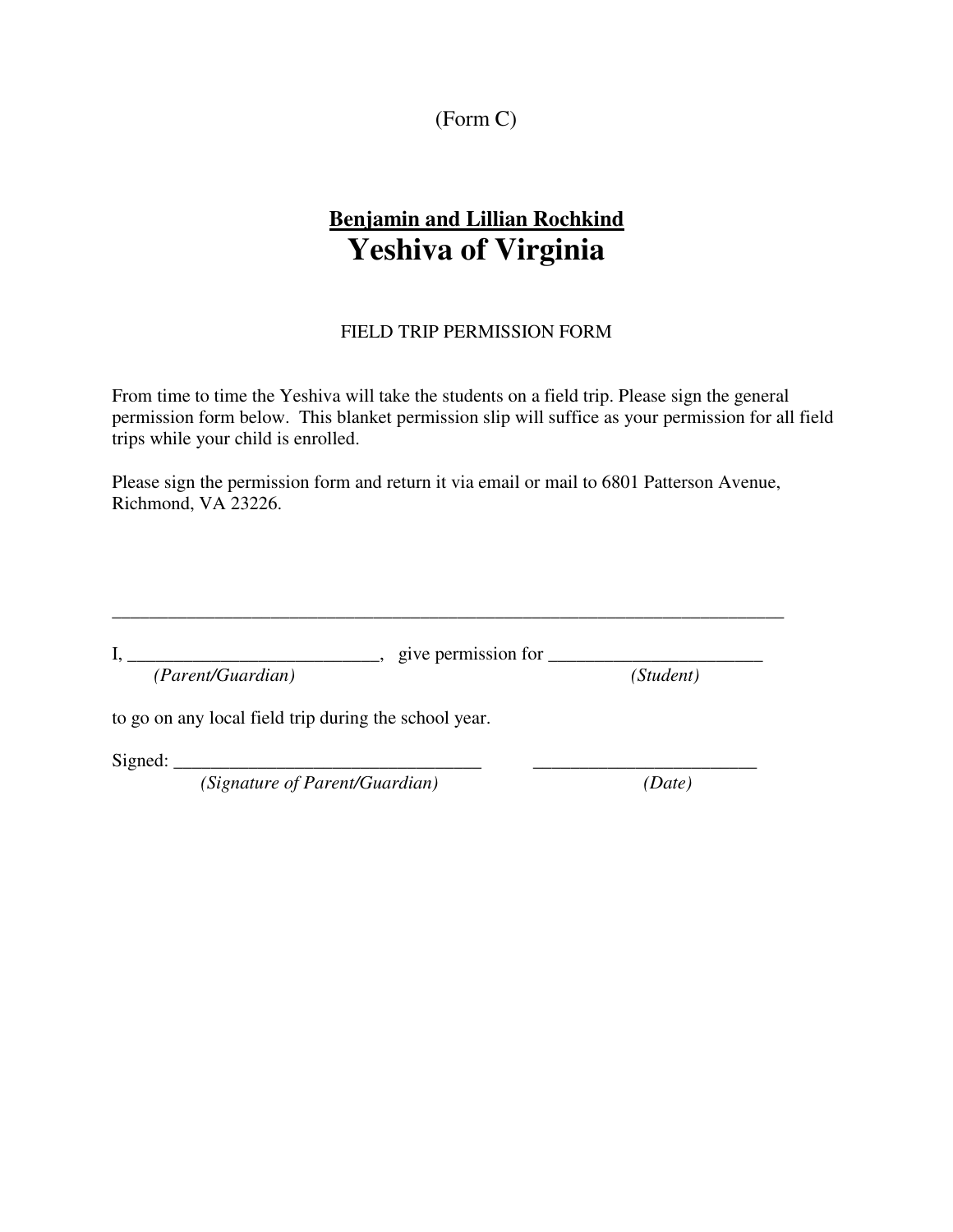# (FORM D)

# **BENJAMIN & LILLIAN ROCHKIND YESHIVA OF VIRGINIA STUDENT PARTICIPATION AND PARENTAL APPROVAL ATHLETIC FORM**

| Student's Name | Birth date |
|----------------|------------|
| Age            |            |

#### **PARENTAL SECTION**

| In the event I cannot be reached in an emergency, I hereby give permission to physicians selected by the  |
|-----------------------------------------------------------------------------------------------------------|
| coaches and staff of the Yeshiva to hospitalize and/or secure proper treatment for the student named      |
| above. I hereby consent to the above named student participating in the interscholastic athletic program. |
| This consent includes travel to and from athletic contests and practice sessions.                         |
|                                                                                                           |
|                                                                                                           |

#### **PHYSICIAL SECTION**

I certify that on this date I examined this student and on the basis of this examination, along with the medical history furnished to me, I found no reason which would make it medically inadvisable for this student to compete in supervised athletic activities.

COMMENTS:\_\_\_\_\_\_\_\_\_\_\_\_\_\_\_\_\_\_\_\_\_\_\_\_\_\_\_\_\_\_\_\_\_\_\_\_\_\_\_\_\_\_\_\_\_\_\_\_\_\_\_\_\_\_\_\_\_\_\_\_\_\_\_\_\_\_\_\_\_\_\_\_\_

|                                         | Phone No. |
|-----------------------------------------|-----------|
| Address<br>Examination: _______________ | Date of   |

\_\_\_\_\_\_\_\_\_\_\_\_\_\_\_\_\_\_\_\_\_\_\_\_\_\_\_\_\_\_\_\_\_\_\_\_\_\_\_\_\_\_\_\_\_\_\_\_\_\_\_\_\_\_\_\_\_\_\_\_\_\_\_\_\_\_\_\_\_\_\_\_\_\_\_\_\_\_\_\_\_\_\_\_\_

**NOTE: THIS FORM MUST BE COMPLETELY FILLED OUT AND MUST BE FILED IN THE SCHOOL OFFICE PRIOR TO THE STUDENT'S PARTICIPATION.**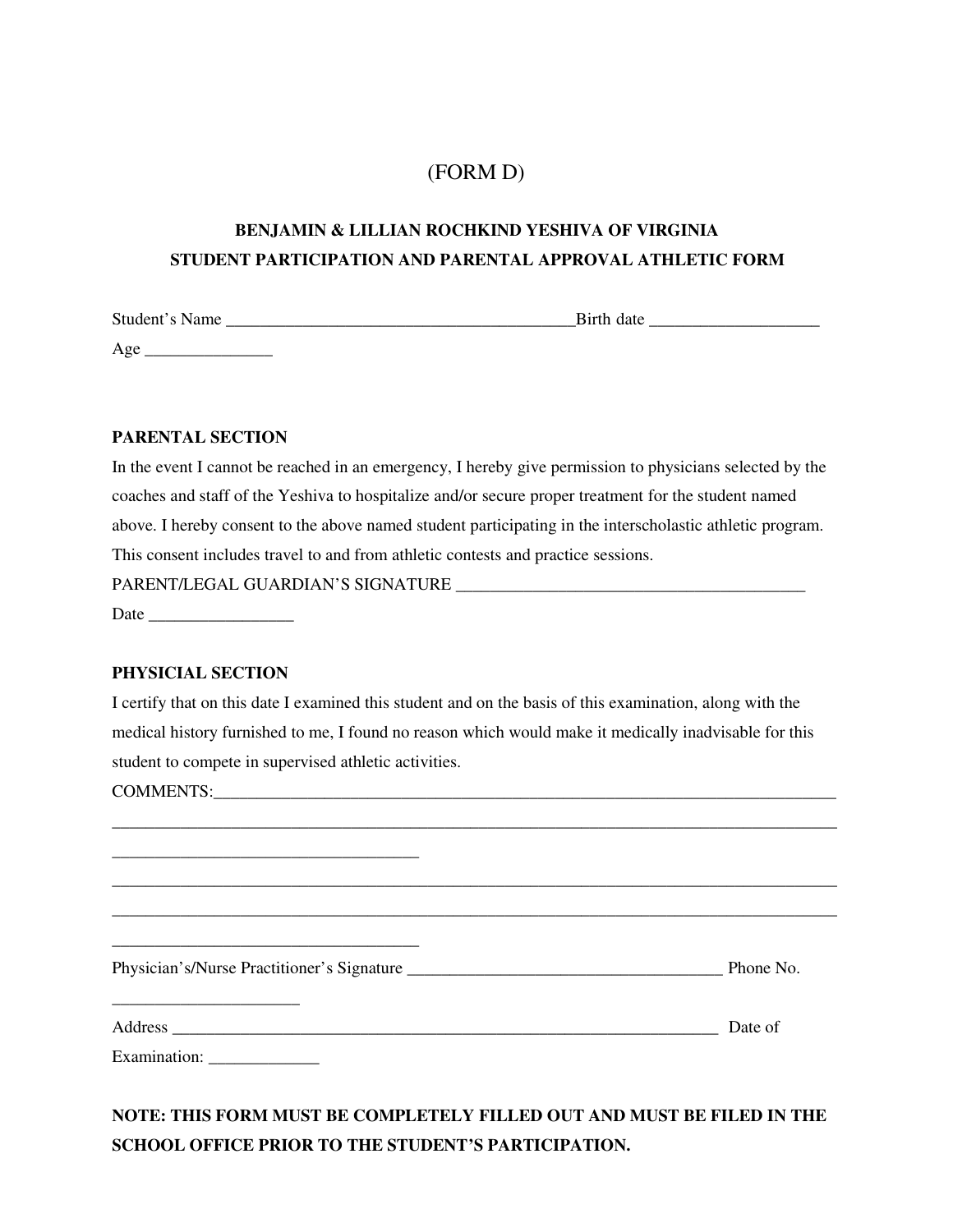# (Form E)

# **MEDICATION PERMISSION AND RELEASE**

WHEREAS\_\_\_\_\_\_\_\_\_\_\_\_\_\_\_\_\_\_\_\_\_\_\_\_\_\_\_\_\_\_\_\_\_(hereinafter referred to as "the Student") is a student of The Benjamin & Lillian Rochkind Yeshiva of Virginia, being operated within the jurisdiction of Virginia;

and WHEREAS the student suffers from  $\Box$ 

and WHEREAS the student's condition can be treated from time to time by the administration of the medication known as

 $(hereafter referred to as "the medication");$ 

and WHEREAS it is recognized that the primary responsibility for the administration of medication rests with the student's parents or legal guardian and physician;

and WHEREAS pursuant to the Yeshiva of Virginia, it is provided that in special circumstances the school Principal or his designated staff, if requested by a parent or legal guardian, may assist in this matter for students who are not sufficiently mature or reliable to care for their own needs;

and WHEREAS we\_\_\_\_\_\_\_\_\_\_\_\_\_\_\_\_\_\_\_\_\_\_\_\_\_\_\_\_\_\_\_\_\_\_\_\_\_, being the parents/legal guardians of the student have requested the assistance of the Principal or his designated staff, in the administration of the medication to the student.

NOW THEREFORE, in consideration of the Principal, or his designated staff assisting us in the matter, we the parents/legal guardians hereby release the Benjamin & Lillian Rochkind Yeshiva of Virginia, its Board, its servants, employees and agents from and against all claims, suits, demands and actions whatsoever taken now or in the future which may arise by reason of the administration of medication to the student.

| Parent Signature                                                                                                                                                                      | Date    |
|---------------------------------------------------------------------------------------------------------------------------------------------------------------------------------------|---------|
|                                                                                                                                                                                       |         |
|                                                                                                                                                                                       |         |
|                                                                                                                                                                                       |         |
|                                                                                                                                                                                       |         |
|                                                                                                                                                                                       |         |
|                                                                                                                                                                                       | to take |
| the above prescription at school as ordered. I consent to have a non-medical person dispense the<br>medication. I understand that it is my responsibility to furnish this medication. |         |